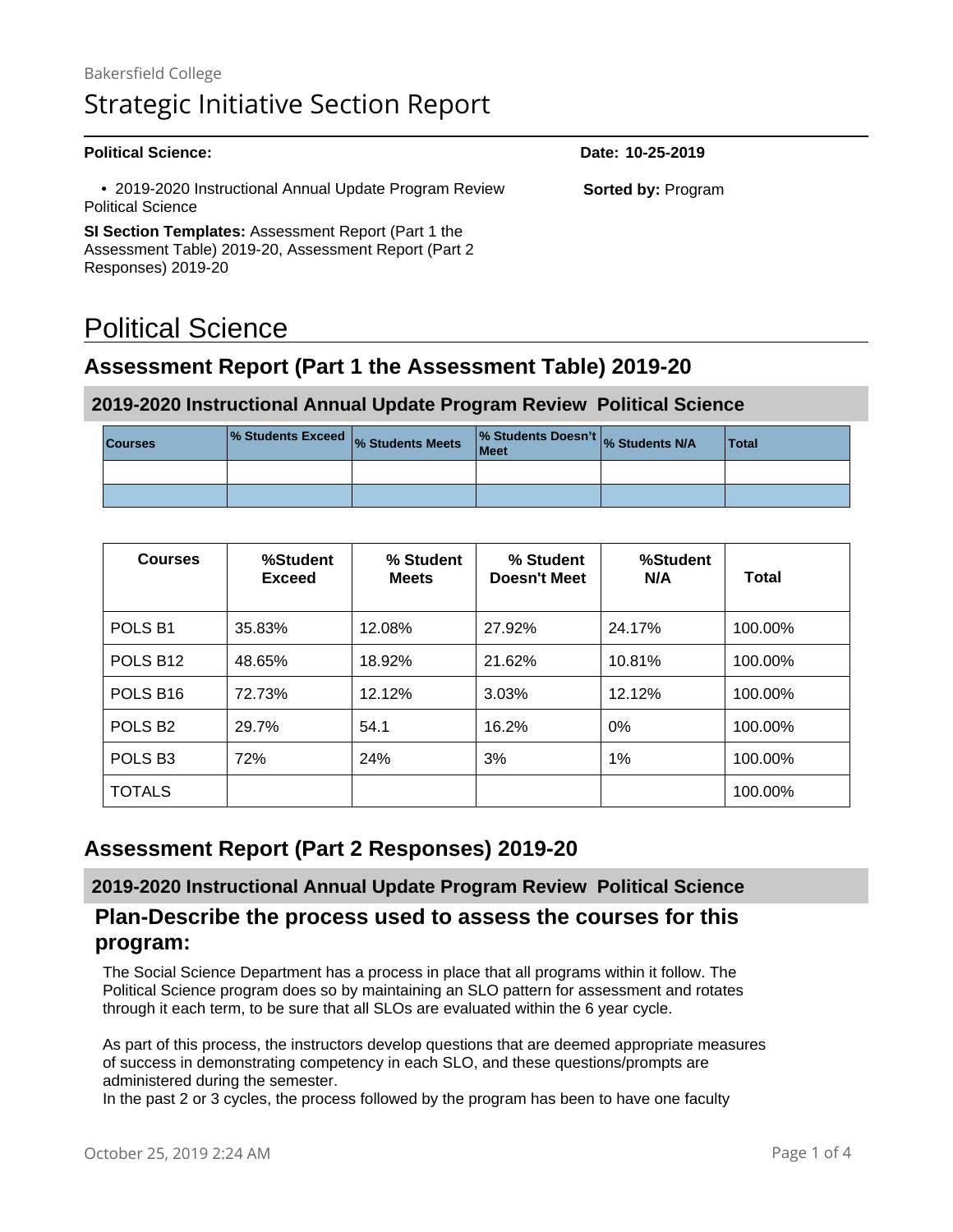member evaluate an SLO for one of the courses the department teaches, but not necessarily having each faculty member report from the same course. For example, we have had one person report out on POLS B1, a second report out on POLS B2, and so on- without having 2 or more report out on POLS B1.

The results are evaluated, and then reflected upon in order to determine next steps- as to any possible need to modify instruction to better enable student success in SLO attainment.

Our program includes optional courses from outside our program, and, in some cases, outside our department, that number as many course descriptions as those within our program. As such, we also depend upon the success of students in courses such as Math or Psych [B5], and History, yet we have no right to investigate the practices of colleagues in other programs.

We do engage in collegial conversations about what is being done in History, or Economics, but we do not evaluate SLO success rates and provide analysis of the results, as we would find that both onerous and inappropriate- they are not Political Science.

#### **Reflect-Based on the SLO performance data listed in the table, describe both the strengths and weaknesses of the program**

In the process of developing this report, our program has engaged in a conversation regarding the way our current reporting process may lead to misleading data pictures. Our success rates are based primarily on a single sample of one class, as opposed to having each professor who teaches the same course provide SLO evaluations of that course. This means POLS B1's SLO score is based on one section of one professor's class, and is not reflective of the cross-section of all courses taught in our program.

This has lead to discussion regarding the following possible changes:

1. having each faculty member evaluate an SLO from each different course they offer [if they teach POLS B1, POLS B2 and POLS B3, they would provide SLO data for each of the three classes, for one SLO].

2. For POLS B1, this would result in all four faculty providing SLO data.

 3. This led to discussion about if we wanted to have 4 sets of data on SLO #1, to average them, or have them staggered so that each semester 4 different SLOs are measured.

 4. We haven't reached a decision yet, but are investigating the potential of a change, as a means to provide a broader picture of what is happening.

Based on the SLO data provided, a few trends seem to appear. In POLS B1, this may or may not be accurate, due to our reporting methodology. In POLS B12 and B16, this following is directly connected, as one section of each is offered, with 12 in the fall and 16 in the spring.

When it comes to POLS B1 SLO data, the success rates leave room for improvement, as only 48% are at or above proficiency in that SLO.

 • This can be connected to a variety of possible factors, and we need to investigate each of them. These possibilites include:

 • POLS B1 is generally taken as a Gen Ed course for all students, and has a higher percentage of first or second term college students than the other courses we offer.

 • The other POLS courses are generally taken by majors, or those who have had more experience as a student already, thus leading us to infer that they are both more motivated and have developed better academic skills through their expereince- when compared to POLS B1 students.

 • The POLS B1 score is not clearly identified as to being from a F2F class or an online classand the method of delivery of the class may be relevant, as online courses tend to have a lower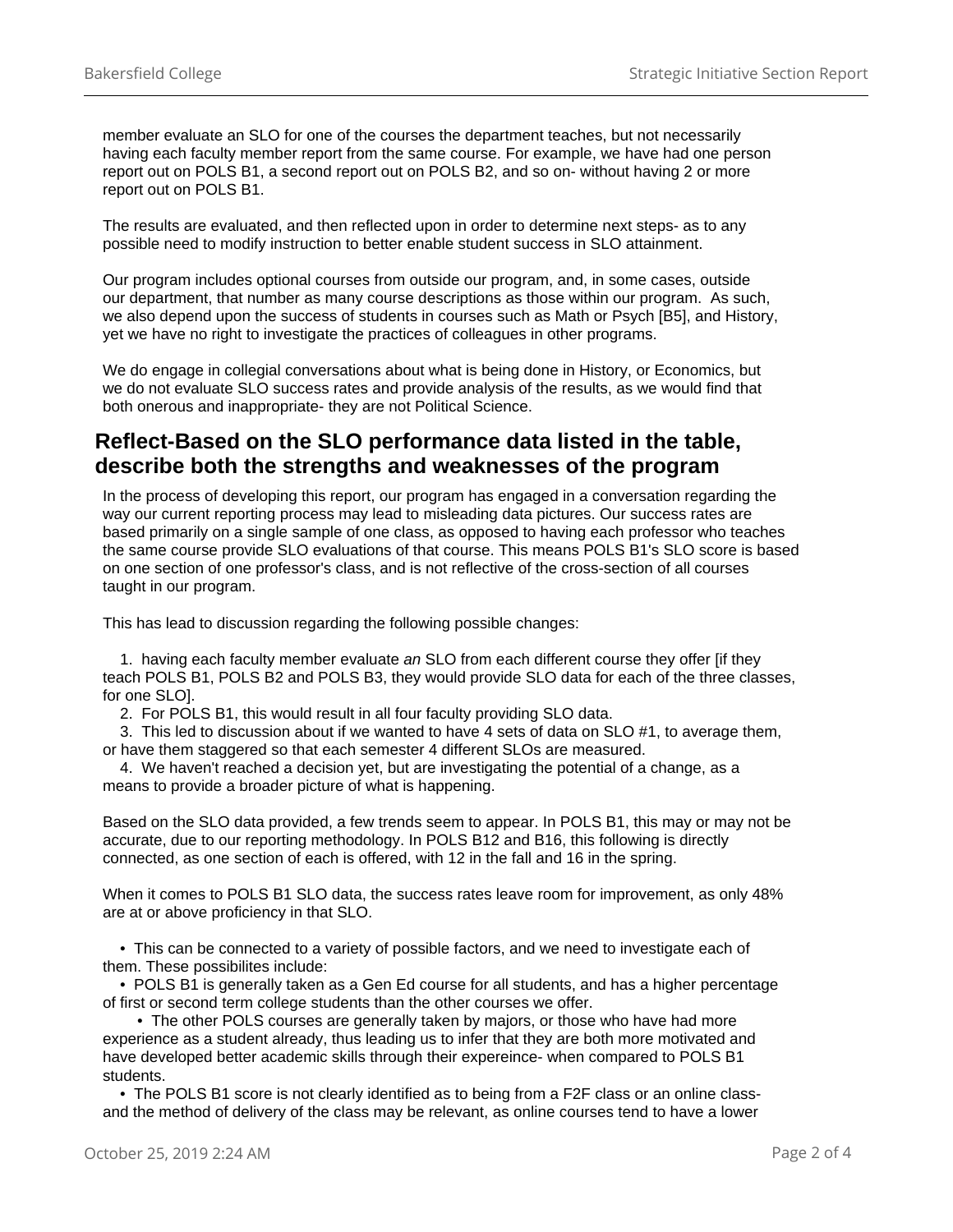success rate than F2F classes.

 • Furthermore, our POLS B1 SLO data is frequently reported out in the Fall, but not the Spring, term- which means it has a higher probability of 1st semester college students in it.

POLS B12 is always taught in the fall, but is generally taken by POLS majors. It's SLO attainment was near the program goal of 70%, but not quite there [68%]. As such, we need to make moderate tweaks in information delivery or evaluation tools to enable students an opportunity to succeeed in this class, but we are nearly there.

POLS B16 is taught in the spring, and is also primarily a POLS major course.

The focus and expereince seem reflected in the fact that its' success rate is at 84%, indicating that there is no need to change anything with this course.

POLS B2 has an SLO success rate of 83%, demonstrating our program's success.

POLS B3 has an SLO success rate of 94%, also showing the program's strengths.

The weakness that stands out is one that may or may not be reflective of the entire program and all students' expereinces, but may simply be a data collection/reporting issue- as describe previously.

A sample of one or two courses, out of about 25-30, is not an effective method of identifying the true strengths [or weaknesses] of any program.

However, there is another facet to our programs' strengths, and that is in our productivity.

 • The campus average for productivity in the past year went down from 16.1 in 2017-18 to 16.0 in 2018-19.

 • The Political Science Program has also seen a decline in our productivity, from 20.9 in 2017- 18 to 20.5 in 2018-19.

 • If the productivity numbers are reduced to counting the areas our full time professors teach [BC Delano College Center, BC Main Campus, BC Online], our productivity numbers also dropped, but are at 21.4.

 • Thus, our program is one of the noteworthy contributors to driving the campus productivity to a higher level than the average.

In SLO Scores, we show a strength when we are focusing upon courses that have a higher level of student commitment [all but POLS B1], and we recognize the need to improve SLO attainment [or reporting methodology] in POLS B1.

#### **Dialogue-Explain when, or how often, discipline faculty meet to discuss the assessment process (e.g., planning, data collection, and results) for this program (e.g., department meeting).**

As with all programs within the Social Science Department, discipline faculty meet at department meeting at least once a semester to discuss the assessment process in general terms, along with other business. Further communications occurs more frequently via email exchanges, and via program members visiting each other's offices. Despite one of our program members having a primary assignment in Delano, he is present on the BC campus twice a week, at least, and is thus able to meet with colleagues as needed by developments.

Programatic work is easier to accomplish via 'virtual' meetings and email than it is to get all POLS business hashed out during the entire Social Science Department Meeting.

However, at the full meetings, the general guidelines are presented, with general expectations. At program-specific meetings, we meet to further discuss the specifics of SLO assessment on an ongoing basis, that is no less than once per semester, and has previously equaled four times a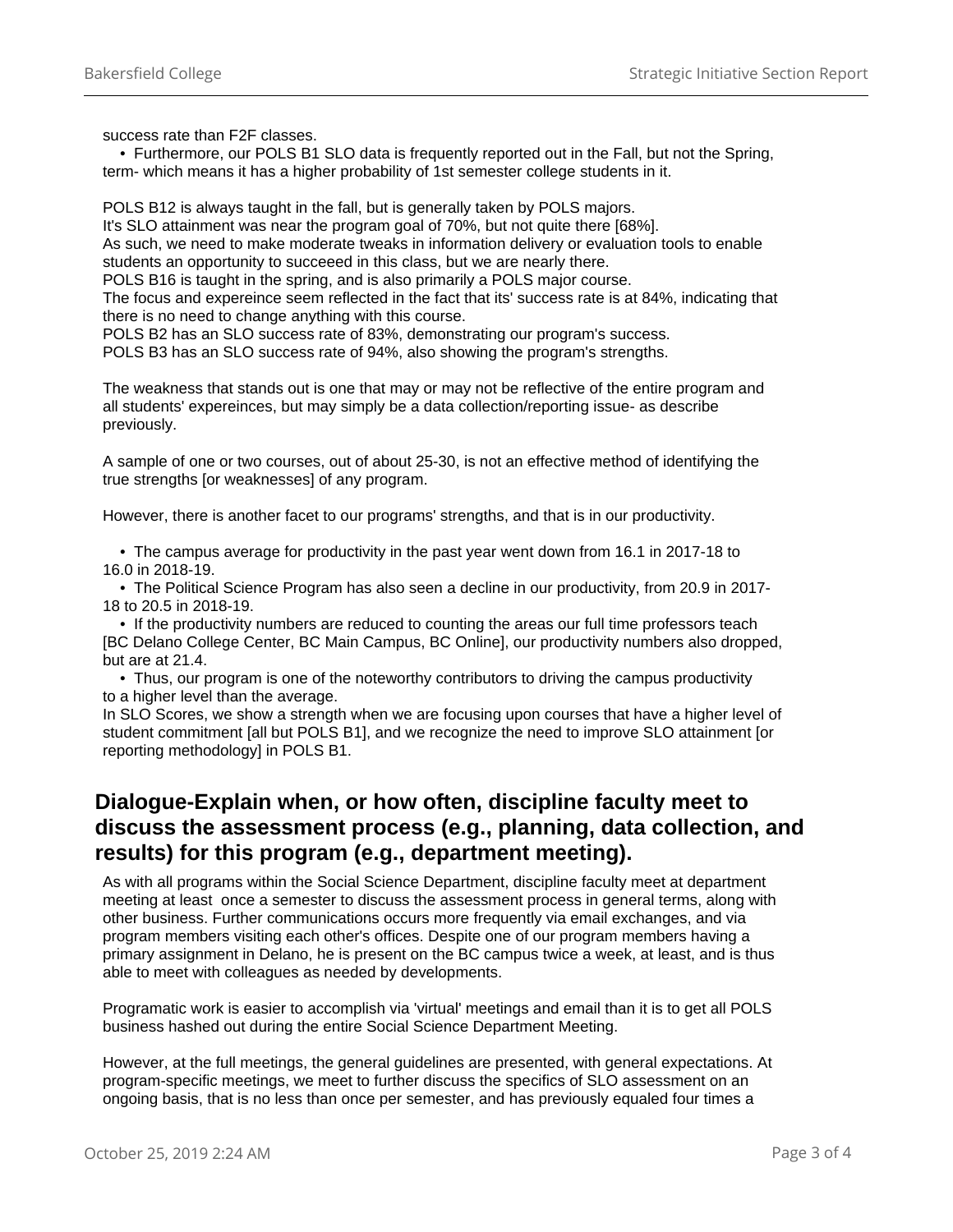month - either in person or via email.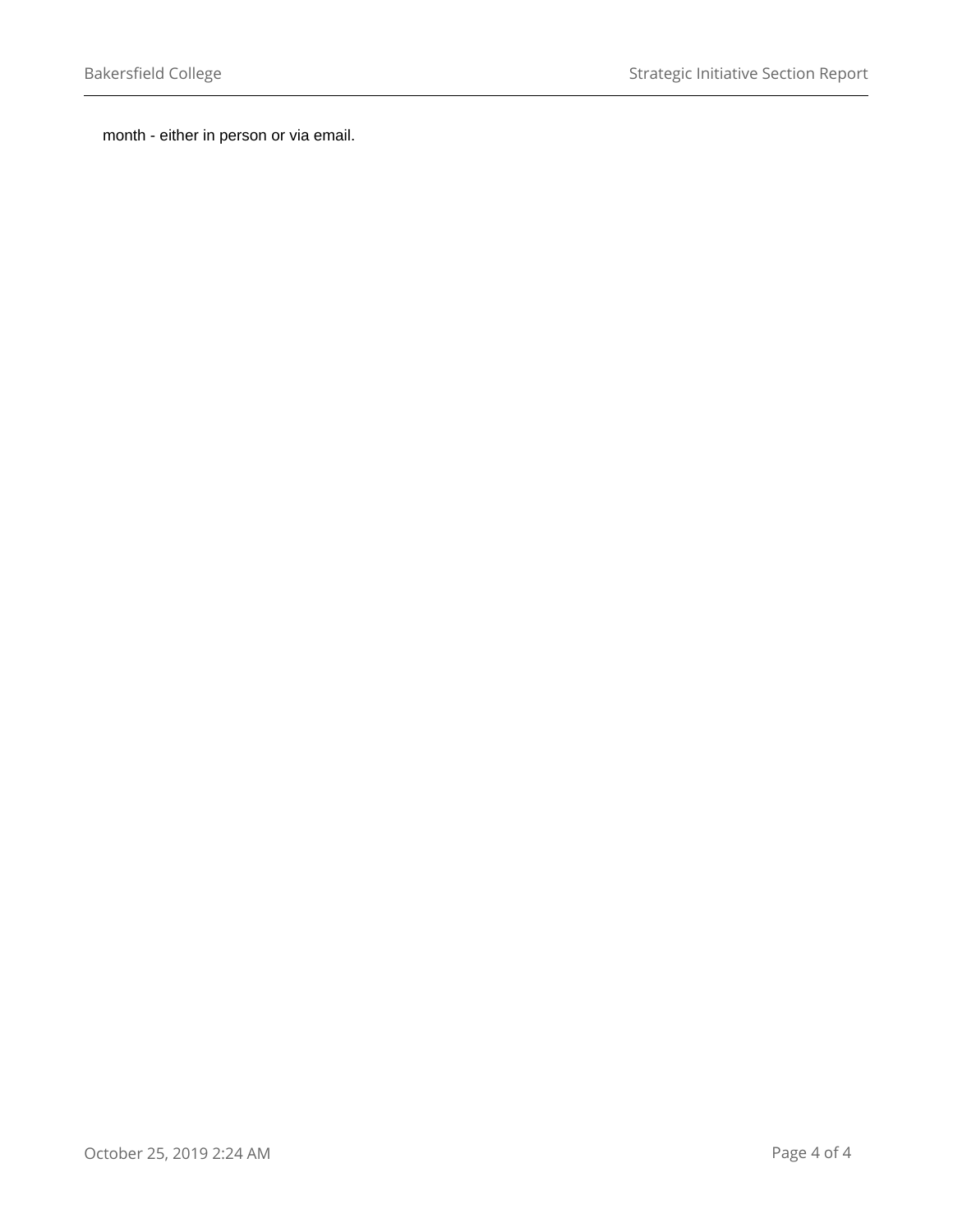| <b>Psychology:</b>                                                                                                  | Date: 10-25-2019          |
|---------------------------------------------------------------------------------------------------------------------|---------------------------|
| • 2019-2020 Instructional Annual Update Program Review<br>Psychology                                                | <b>Sorted by: Program</b> |
| <b>SI Section Templates:</b> Assessment Report (Part 1 the<br>Assessment Table) 2019-20, Assessment Report (Part 2) |                           |
| Responses) 2019-20                                                                                                  |                           |

# Psychology

# **Assessment Report (Part 1 the Assessment Table) 2019-20**

#### **2019-2020 Instructional Annual Update Program Review Psychology**

| <b>Courses</b> | % Students Exceed % Students Meets | % Students Doesn't % Students N/A<br>Meet | <b>Total</b> |
|----------------|------------------------------------|-------------------------------------------|--------------|
|                |                                    |                                           |              |
|                |                                    |                                           |              |

| <b>Courses</b>                         | % Students<br>Exceed | % Students<br><b>Meets</b> | % Students<br>Doesn't Meet | % Students<br>N/A | <b>Total</b> |
|----------------------------------------|----------------------|----------------------------|----------------------------|-------------------|--------------|
| PSYC B <sub>1</sub> A                  | 51<br>25.98          |                            | 15.67                      | 6.63              | 100          |
| <b>PSYC B1B</b>                        | 30.43                | 60.87                      | 8.70                       | $\Omega$          | 100          |
| PSYC B <sub>5</sub>                    | 32.46                | 35.75                      | 28.99                      | 2.80              | 100          |
| PSYC B <sub>6</sub>                    | 65.21<br>19.85       |                            | 5.15                       | 9.79              | 100          |
| PSYC B <sub>20</sub>                   | 70.52                | 17.34                      | 12.14                      | 0                 | 100          |
| PSYC B <sub>30</sub>                   | 37.88                | 48.48                      | 11.36                      | 2.27              | 100          |
| PSYC B <sub>33</sub>                   | 62.25                | 21.25                      | 17                         | 0                 | 100          |
| PSYC B <sub>40</sub><br>54.48<br>24.54 |                      | 10.99                      | 13.89                      | 100               |              |

### **Assessment Report (Part 2 Responses) 2019-20**

**2019-2020 Instructional Annual Update Program Review Psychology**

#### **Plan-Describe the process used to assess the courses for this program:**

Course SLOs (with the exception of PSYC B5) are assessed using the following rubric:

- "% Students Exceed:" 80% or Better
- "% Student Meets:" Less than 80%, but better than 60%
- "% Students Doesn't Meet:" Less than 60%

The program discussed and decided that a grade of "C" in PSYC B5 is a prerequisite for PSYC B6,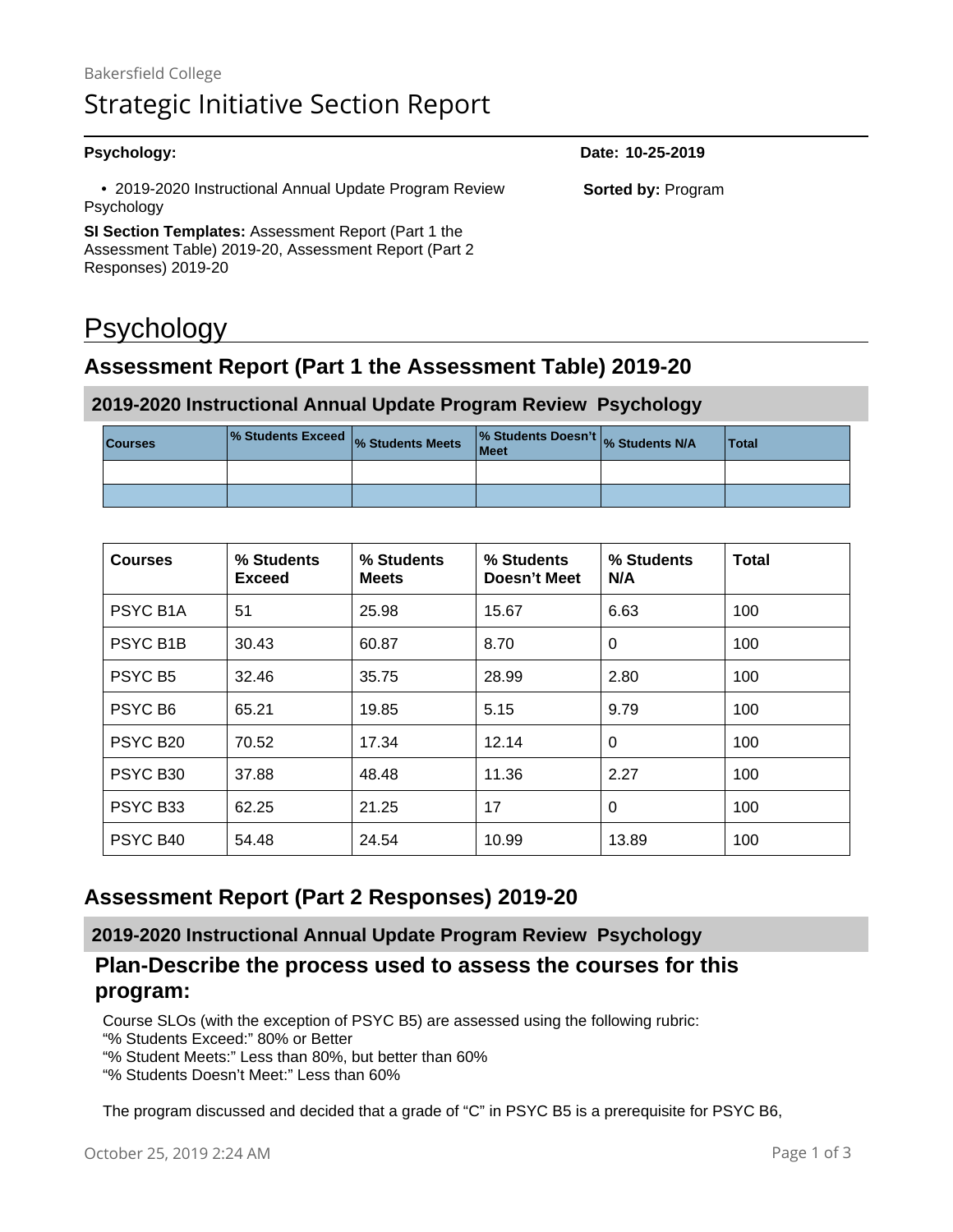so the course SLOs for PSYC B5 are assessed using the following rubric:

- "% Students Exceed:" 80% or Better
- "% Student Meets:" Less than 80%, but better than 70%
- "% Students Doesn't Meet:" Less than 70%

SLOs are assessed using student responses to either specific short-answer writing prompts on exams, overall exam scores, or culminating projects. Regardless of the method of assessment the rubrics listed above are applied.

A common SLO across Psychology courses pertains to the scientific method. For example, SLO #1 for PSYC B1A, General Psychology is

"Demonstrate an understanding and application of the scientific process and research methods employed in psychology."

A common tool for assessment includes a student's free response to the following short-answer writing prompt:

"What is the difference between an experimental and correlational study? Provide an example of an experiment. Provide an example of a correlational study."

#### **Reflect-Based on the SLO performance data listed in the table, describe both the strengths and weaknesses of the program**

| <b>Courses</b>             | % Students<br><b>Exceed</b> | % Students<br><b>Meets</b> | % Students<br>Doesn't Meet | % Students<br>N/A | <b>Total</b> |
|----------------------------|-----------------------------|----------------------------|----------------------------|-------------------|--------------|
| PSYC B <sub>1</sub> A      | 51<br>25.98                 |                            | 15.67                      | 6.63              | 100          |
| PSYC B <sub>1</sub> B      | 30.43<br>60.87              |                            | 8.70                       | 0                 | 100          |
| PSYC B5                    | 32.46                       | 35.75                      | 28.99                      | 2.80              | 100          |
| PSYC B <sub>6</sub>        | 65.21<br>19.85              |                            | 5.15                       | 9.79              | 100          |
| PSYC B <sub>20</sub>       | 17.34<br>70.52              |                            | 12.14                      | $\Omega$          | 100          |
| PSYC B <sub>30</sub>       | 37.88                       | 48.48                      | 11.36                      | 2.27              | 100          |
| PSYC B <sub>33</sub>       | 62.25                       | 21.25                      | 17                         | 0                 | 100          |
| PSYC B40<br>54.48<br>24.54 |                             | 10.99                      | 13.89                      | 100               |              |

#### **Dialogue-Explain when, or how often, discipline faculty meet to discuss the assessment process (e.g., planning, data collection, and results) for this program (e.g., department meeting).**

Psychology faculty meet monthly to discuss issues pertaining to the program, which includes assessment. The initial meetings include discussion of the assessment rubric and how SLOs are measured. The following meetings focus specifically on data entry with eLumen, and interpretation of the data with a focus on continual improvement.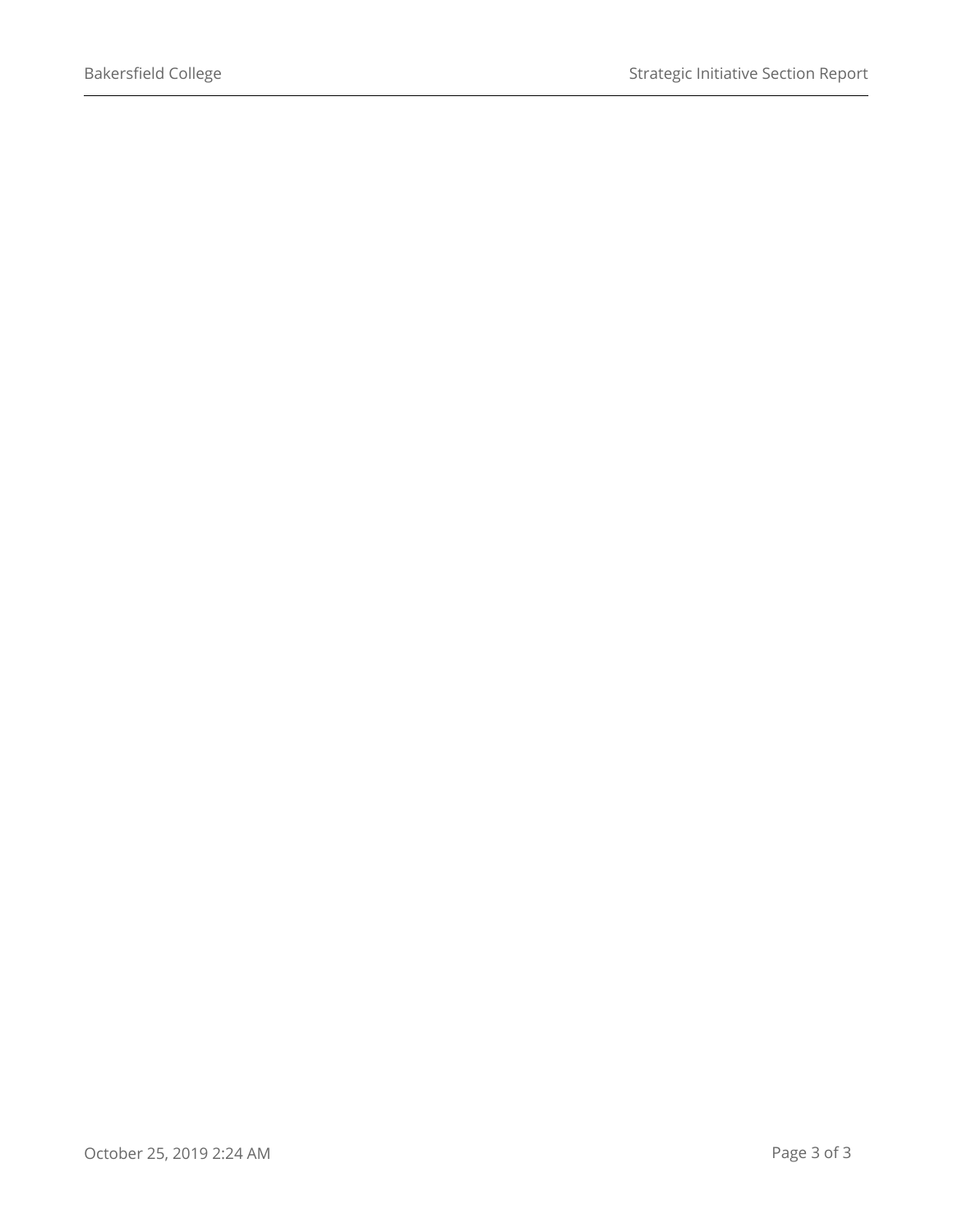#### **Registered Nursing: Date: 10-25-2019** • 2019-2020 Instructional Annual Update Program Review Registered Nursing **SI Section Templates:** Assessment Report (Part 1 the Assessment Table) 2019-20, Assessment Report (Part 2 **Sorted by:** Program

# Registered Nursing

Responses) 2019-20

# **Assessment Report (Part 1 the Assessment Table) 2019-20**

#### **2019-2020 Instructional Annual Update Program Review Registered Nursing**

| <b>Courses</b> | <b>1% Students Exceed  % Students Meets</b>   2011 | <b>Meet</b> | % Students Doesn't % Students N/A | Total |
|----------------|----------------------------------------------------|-------------|-----------------------------------|-------|
|                |                                                    |             |                                   |       |
|                |                                                    |             |                                   |       |

|                                          | Courses Courses % Students % Students % Students % Students Total<br>Exceed Meets Doesn't Meet N/A |  |
|------------------------------------------|----------------------------------------------------------------------------------------------------|--|
|                                          |                                                                                                    |  |
| <b>Exceed</b><br>% Students              |                                                                                                    |  |
|                                          |                                                                                                    |  |
|                                          |                                                                                                    |  |
| <b>Meets</b>                             |                                                                                                    |  |
|                                          |                                                                                                    |  |
| % Students<br>Doesn't Meet<br>% Students |                                                                                                    |  |
|                                          |                                                                                                    |  |
|                                          |                                                                                                    |  |
|                                          |                                                                                                    |  |
|                                          |                                                                                                    |  |
| <b>Total</b><br>  NURS B99               |                                                                                                    |  |
|                                          |                                                                                                    |  |
|                                          |                                                                                                    |  |
|                                          |                                                                                                    |  |
|                                          |                                                                                                    |  |
|                                          |                                                                                                    |  |
|                                          |                                                                                                    |  |
|                                          |                                                                                                    |  |
|                                          |                                                                                                    |  |
|                                          |                                                                                                    |  |
| NURS B40                                 |                                                                                                    |  |
|                                          |                                                                                                    |  |
|                                          |                                                                                                    |  |
| 98.48                                    |                                                                                                    |  |
|                                          |                                                                                                    |  |
|                                          |                                                                                                    |  |
|                                          |                                                                                                    |  |
|                                          |                                                                                                    |  |
|                                          |                                                                                                    |  |
| NURS B41                                 |                                                                                                    |  |
|                                          |                                                                                                    |  |
|                                          |                                                                                                    |  |
| 98 15                                    |                                                                                                    |  |
|                                          |                                                                                                    |  |
|                                          |                                                                                                    |  |
|                                          |                                                                                                    |  |
|                                          |                                                                                                    |  |
| NURS B42                                 |                                                                                                    |  |
|                                          |                                                                                                    |  |
|                                          |                                                                                                    |  |
|                                          |                                                                                                    |  |
|                                          |                                                                                                    |  |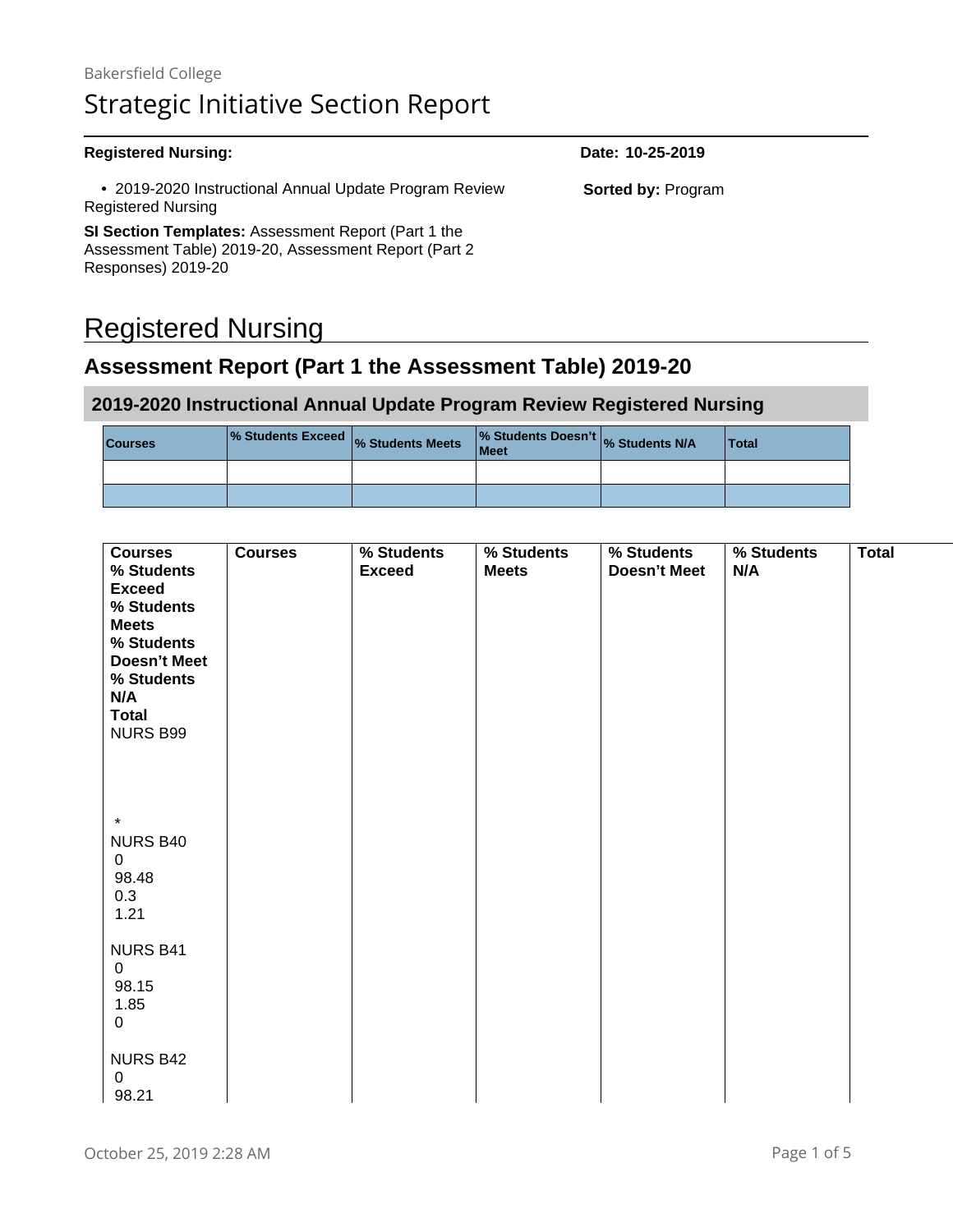| 1.79<br>$\mathbf 0$                                                         |                             |                            |                                   |                   |              |  |
|-----------------------------------------------------------------------------|-----------------------------|----------------------------|-----------------------------------|-------------------|--------------|--|
| NURS B43<br>$\mathbf 0$<br>98.79<br>1.21<br>$\mathbf 0$                     |                             |                            |                                   |                   |              |  |
| <b>NURS B44</b><br>$\mathbf 0$<br>100<br>$\mathbf 0$<br>$\mathsf{O}\xspace$ |                             |                            |                                   |                   |              |  |
| NURS B46<br>$\mathbf 0$<br>87.86<br>10 <sup>°</sup><br>2.14                 |                             |                            |                                   |                   |              |  |
| NURS B47<br>61.33<br>37.17<br>0.88<br>.63                                   |                             |                            |                                   |                   |              |  |
| <b>NURS B48</b><br>$\overline{0}$<br>98.72<br>0.37<br>.92                   |                             |                            |                                   |                   |              |  |
| <b>NURS B49</b>                                                             |                             |                            |                                   |                   |              |  |
| $\star$                                                                     |                             |                            |                                   |                   |              |  |
|                                                                             |                             |                            |                                   |                   |              |  |
| <b>Courses</b>                                                              | % Students<br><b>Exceed</b> | % Students<br><b>Meets</b> | % Students<br><b>Doesn't Meet</b> | % Students<br>N/A | <b>Total</b> |  |
| NURS B99                                                                    |                             |                            |                                   |                   | $\star$      |  |
| NURS B40                                                                    | $\mathbf 0$                 | 98.48                      | 0.3                               | 1.21              |              |  |
| NURS B41                                                                    | $\pmb{0}$                   | 98.15                      | 1.85                              | $\pmb{0}$         |              |  |
| NURS B42                                                                    | $\pmb{0}$                   | 98.21                      | 1.79                              | $\pmb{0}$         |              |  |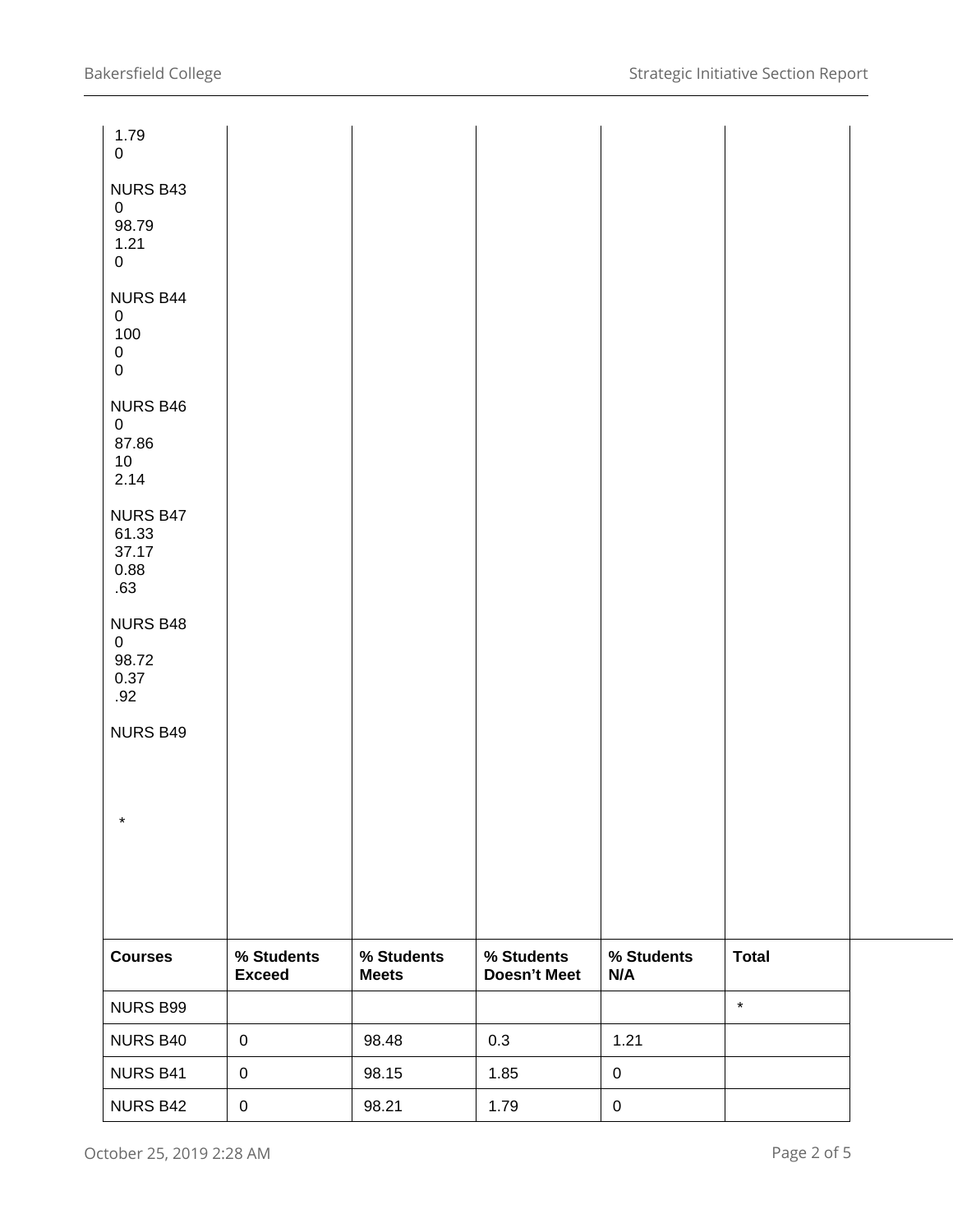| <b>NURS B43</b> | 0     | 98.79 | 1.21 | 0    |         |
|-----------------|-------|-------|------|------|---------|
| <b>NURS B44</b> | 0     | 100   | 0    | 0    |         |
| <b>NURS B46</b> | 0     | 87.86 | 10   | 2.14 |         |
| <b>NURS B47</b> | 61.33 | 37.17 | 0.88 | .63  |         |
| <b>NURS B48</b> | 0     | 98.72 | 0.37 | .92  |         |
| <b>NURS B49</b> |       |       |      |      | $\star$ |
|                 |       |       |      |      |         |
|                 |       |       |      |      |         |

| <b>Courses</b>  | % Students<br><b>Exceed</b> | % Students<br><b>Meets</b> | % Students<br>Doesn't Meet | % Students<br>N/A | <b>Total</b> |
|-----------------|-----------------------------|----------------------------|----------------------------|-------------------|--------------|
| <b>NURS B99</b> |                             |                            |                            |                   | $\star$      |
| <b>NURS B40</b> | $\Omega$                    | 98.48                      | 0.3                        | 1.21              |              |
| <b>NURS B41</b> | 0                           | 98.15                      | 1.85                       | 0                 |              |
| <b>NURS B42</b> | $\mathbf 0$                 | 98.21                      | 1.79                       | $\mathbf 0$       |              |
| <b>NURS B43</b> | 0                           | 98.79                      | 1.21                       | 0                 |              |
| <b>NURS B44</b> | 0                           | 100                        | 0                          | 0                 |              |
| <b>NURS B46</b> | $\mathbf 0$                 | 87.86                      | 10                         | 2.14              |              |
| <b>NURS B47</b> | 61.33                       | 37.17                      | 0.88                       | .63               |              |
| <b>NURS B48</b> | $\Omega$                    | 98.72                      | 0.37                       | .92               |              |
| <b>NURS B49</b> |                             |                            |                            |                   | $\star$      |
|                 |                             |                            |                            |                   |              |

#### \* NOT ASSESSED IN 18-19

\*\* NOT MAPPED TO PLOs

| PLO <sub>s</sub> | PLO Performance Fall 2018 | PLO Performance Spring 2019 |
|------------------|---------------------------|-----------------------------|
| #1               | 99.1%                     | 98%                         |
| #2               | 75.8%                     | 87.1%                       |
| #3               | 97.3%                     | 95.2%                       |
| #4               | 100%                      | 98.2%                       |
| #5               | 100%                      | 99.9%                       |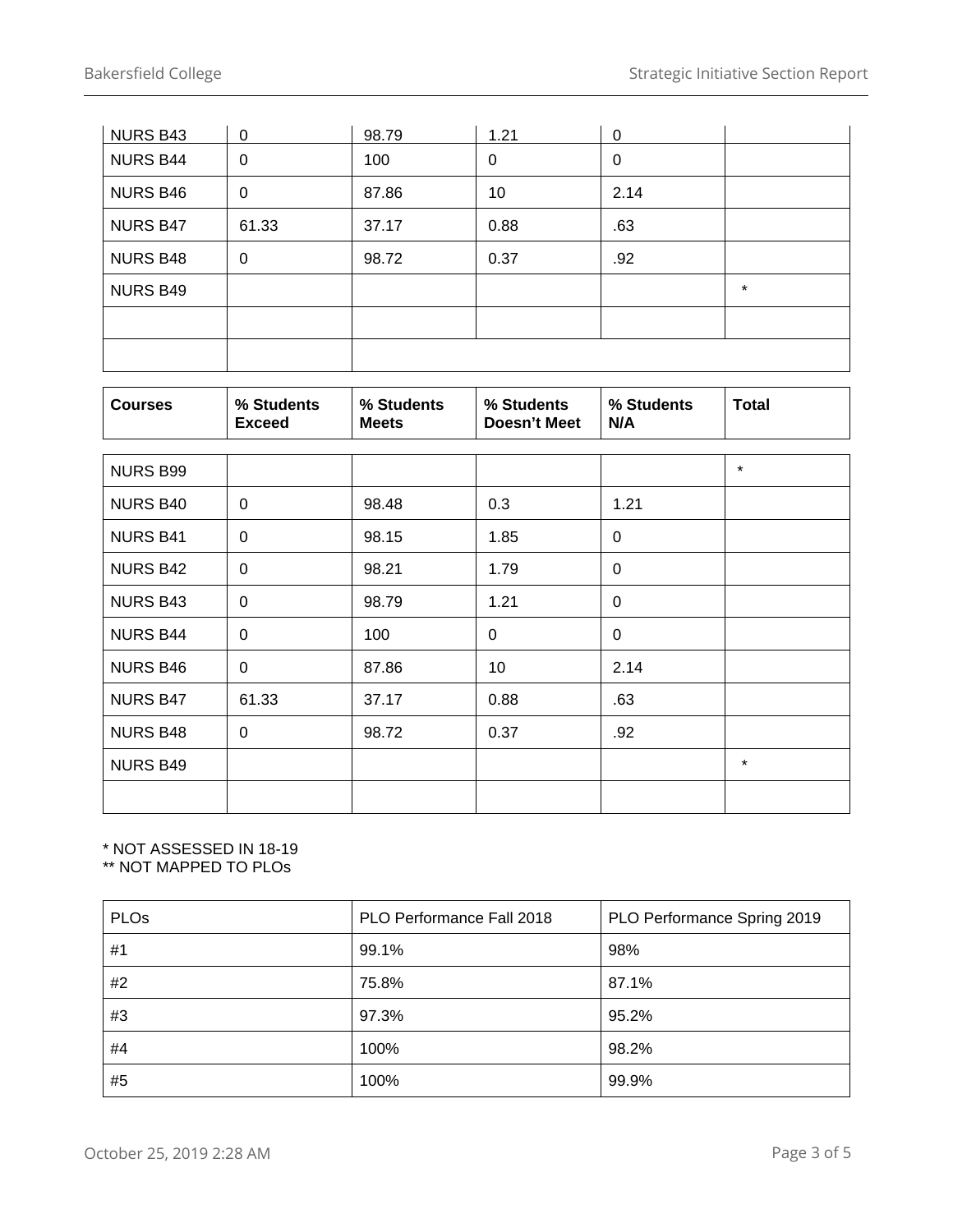## **Assessment Report (Part 2 Responses) 2019-20**

### **2019-2020 Instructional Annual Update Program Review Registered Nursing Plan-Describe the process used to assess the courses for this program:**

All faculty will assess and enter SLO assessment results into eLumen a minimum of once a year for all courses mapped to the program. All courses required for the program have their SLO's as appropriate mapped to PLOs. During program review cycle the PLO data will be reviewed and action plans will be developed to ensure PLO results are improving. The Plan is for each SLO to be assessed every 3 yrs, but in reviewing the results, it was noted that all nursing classes that completed assessments, assessed all 5 SLOs for the course in 2018/19. Additionally, those classes that have more than one faculty teaching will use the same assessment tool to obtain SLO assessment data.

#### **Reflect-Based on the SLO performance data listed in the table, describe both the strengths and weaknesses of the program**

Based on the above data, there are a few key strengths we discovered: we consistently are well above the college expectation of 70% for meeting PLOs. In addition, the RN program has a high NCLEX (greater than 98%) pass rates and this further demonstrates that students graduating from the program have met the PLOs of the program. All PLOs were well above 90%, excluding PLO #2 which is tied to BIOL 16,32,33. We recognized this is not indicative of PLO achievement as students in nursing classes all as shown in the above data were well above 95% in SLO assessment data. Another strength of the program is that the nursing courses were revised together and the SLOs increase in difficulty each semester. Blooms taxonomy was utilized in the revision of the SLOs for the nursing courses. The SLOs for the NURS classes were written in a way as to increase in difficulty as student progresses through the program and tie to all of the PLOs. One of the weaknesses we discovered with the program is that students are not prepared for the rigor of the nursing program as evidenced by lack of SLO attainment in prerequisite classes.

#### REFINE -

Although the SLO data for nursing classes is high, there are changes that faculty will be making from reviewing their SLO data as to continuously strive to achieve improved student learning:

 1. One faculty member stated they will be developing assessment tools with the SLO being addressed at the top of the assignment. – this will make it easier to assess achievement of SLO and make clear to the student the goal of the assignment – This was a Best practice shared via face-to-face conversation.

 2. Nursing committee will be meeting to discuss care plans and increasing in difficulty with those assignments with each semester. – (based on B46 SLO results)

 3. Nursing Assessment members will remind faculty of importance of completing at minimum yearly SLO assessment data.

 4. Meet with dept faculty that have classes in the Registered Nursing AS to map their SLOs to PLOs as appropriate in order to obtain more robust and complete PLO assessment data.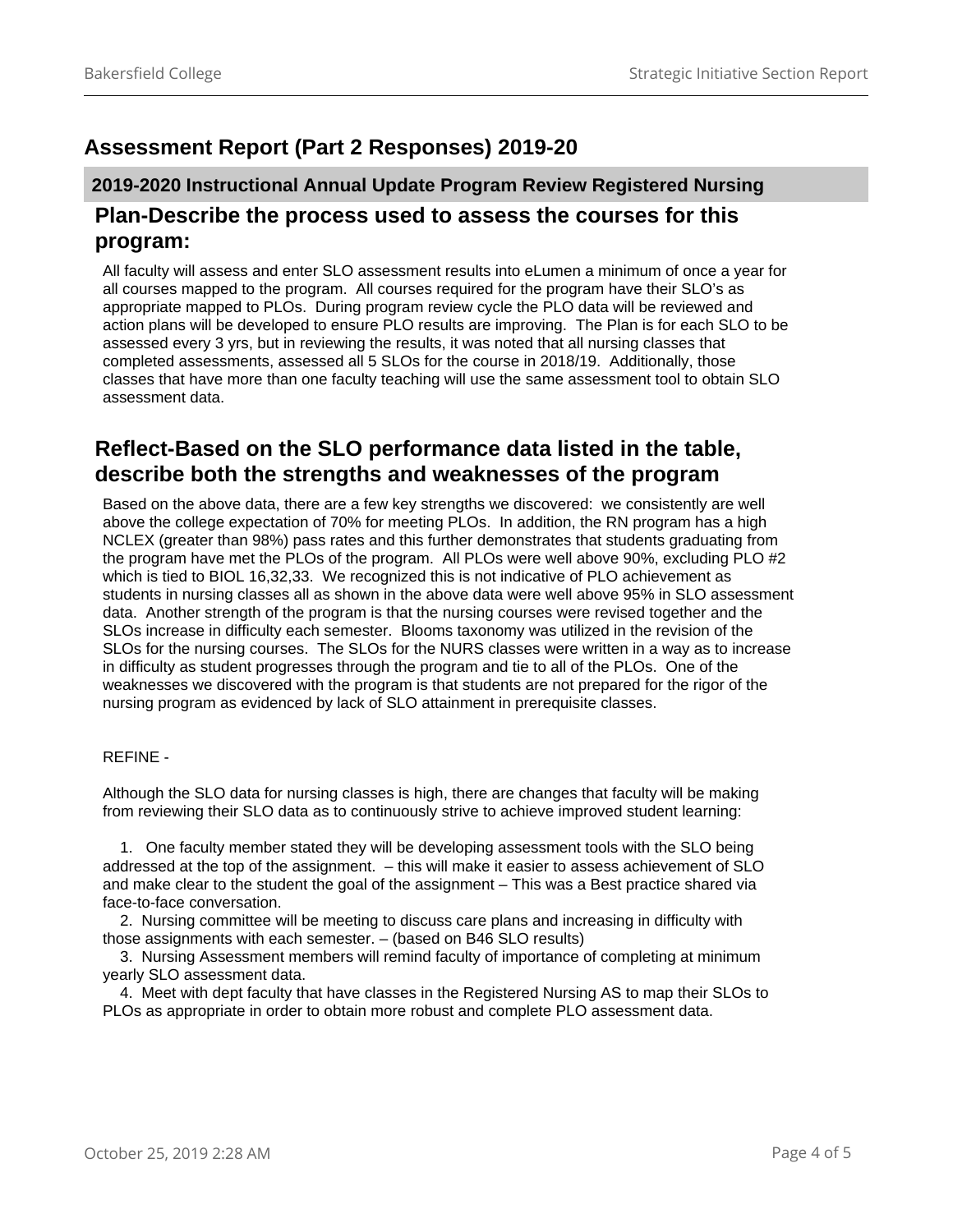## **Dialogue-Explain when, or how often, discipline faculty meet to discuss the assessment process (e.g., planning, data collection, and results) for this program (e.g., department meeting).**

The nursing dept meets monthly and every month there is a discussion point on the assessment process. Additionally, all lead faculty complete their own SLO assessments and enter and analyze their data. Last semester during a monthly staff meeting, the assessment process in eLumen was discussed with timeline for entering in SLO assessment data into eLumen. Additionally, program review, goals and future action plans are discussed with all faculty at dept meetings. Faculty also share best practices for development and refinement of SLO assessment tools.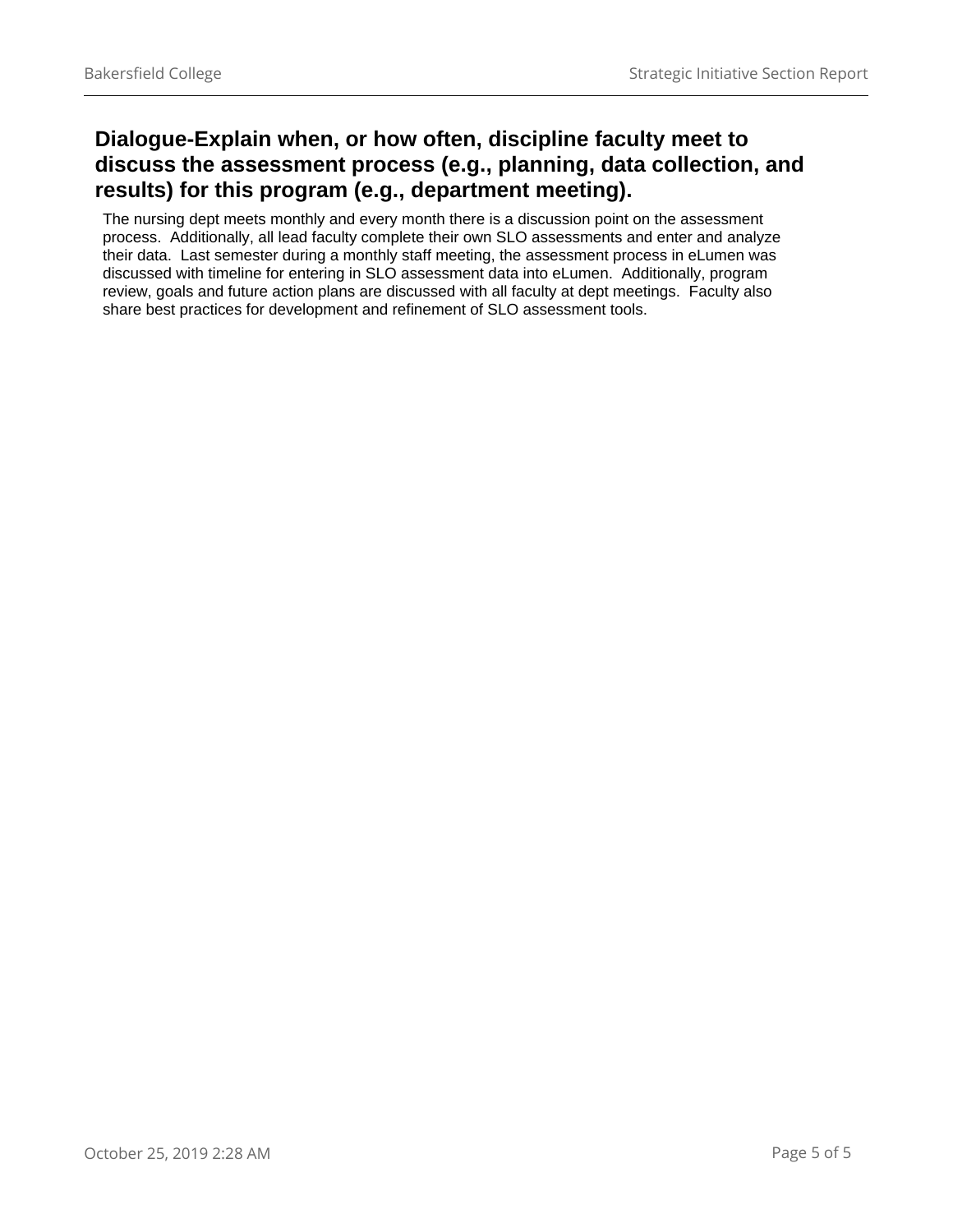#### **Vocational Nursing: Date: 10-25-2019**

 • 2019-2020 Instructional Annual Update Program Review Vocational Nursing

**SI Section Templates:** Assessment Report (Part 1 the Assessment Table) 2019-20, Assessment Report (Part 2 Responses) 2019-20

# Vocational Nursing

## **Assessment Report (Part 1 the Assessment Table) 2019-20**

#### **2019-2020 Instructional Annual Update Program Review Vocational Nursing**

| <b>Courses</b> | ■ % Students Exceed % Students Meets | Meet | % Students Doesn't % Students N/A | <b>Total</b> |
|----------------|--------------------------------------|------|-----------------------------------|--------------|
|                |                                      |      |                                   |              |
|                |                                      |      |                                   |              |

| <b>Courses</b>   | % Students<br><b>Exceed</b> | % Students<br><b>Meets</b> | % Students<br><b>Doesn't Meet</b> | % Students<br>N/A | <b>Total</b> |
|------------------|-----------------------------|----------------------------|-----------------------------------|-------------------|--------------|
| <b>VNRS B67</b>  |                             |                            | $\blacksquare$                    |                   | Not mapped   |
| <b>VNRS B68</b>  | $\overline{\phantom{a}}$    | ٠                          | $\blacksquare$                    | ٠                 | Not Mapped   |
| <b>VNRS B69</b>  | 0%                          | 96.55%                     | 3.45%                             | 0%                | 100%         |
| <b>VNRS B69L</b> | $0\%$                       | 89.66%                     | 10.34%                            | $0\%$             | 100%         |
| <b>VNRS79</b>    | $0\%$                       | 80%                        | 20%                               | $0\%$             | 100%         |
| <b>VNRS B79L</b> | 0%                          | 84.62%                     | 3.85%                             | 9.53%             | 100%         |
| <b>VNRS B83</b>  | $0\%$                       | 100%                       | $0\%$                             | $0\%$             | 100%         |
| <b>VNRS 84</b>   | $\overline{\phantom{a}}$    | ٠                          | $\blacksquare$                    | ۰                 | Not Mapped   |
| <b>VNRS B88</b>  | $0\%$                       | 100%                       | 0%                                | $0\%$             | 100%         |
| <b>VNRS B88L</b> | $0\%$                       | 100%                       | 0%                                | 0%                | 100%         |
| <b>VNRS B89</b>  | 0%                          | 61.90%                     | 33.33%                            | 4.76%             | 100%         |
| <b>VNRS B89L</b> | $0\%$                       | 100%                       | $0\%$                             | $0\%$             | 100%         |

**Sorted by:** Program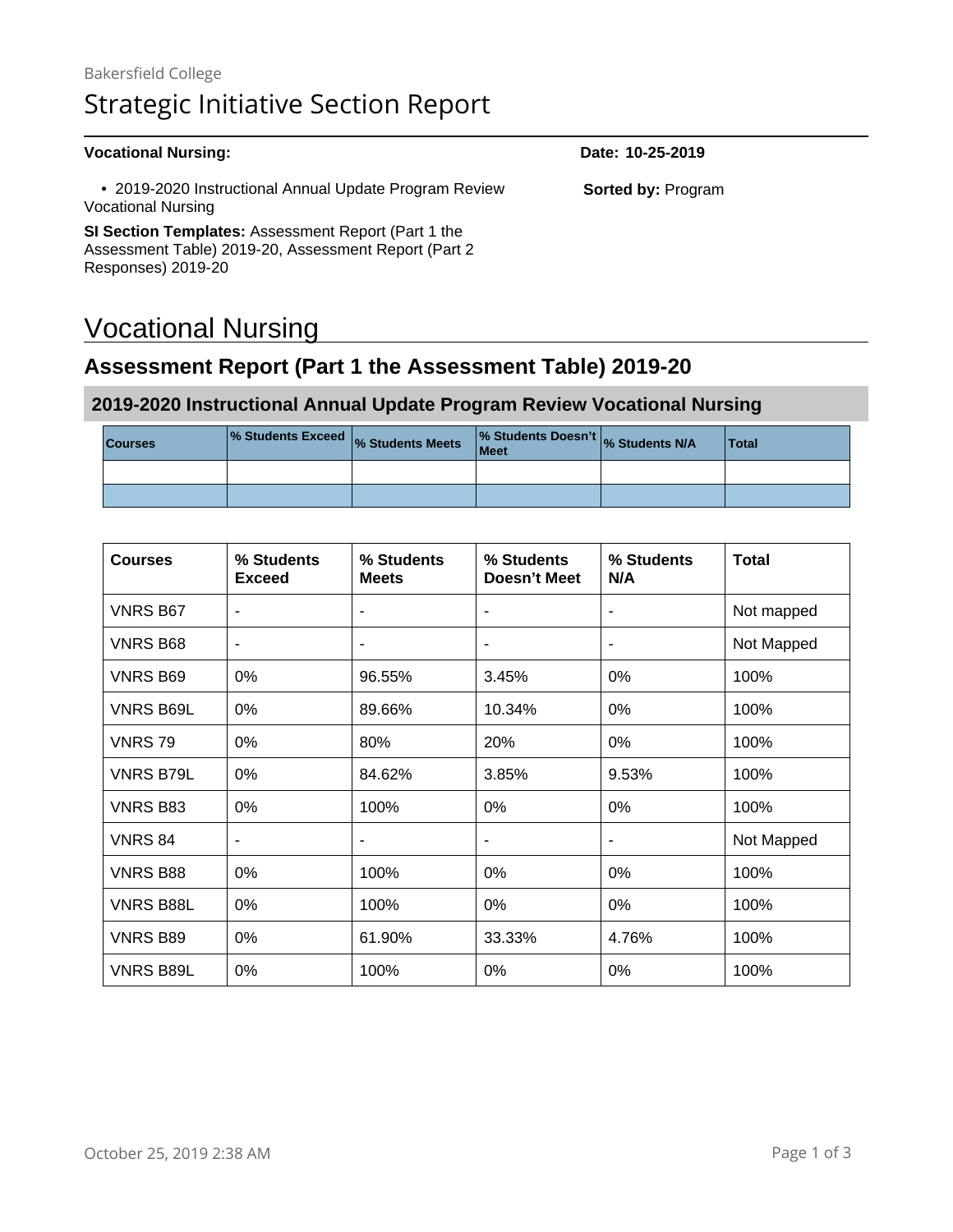# **Assessment Report (Part 2 Responses) 2019-20**

## **2019-2020 Instructional Annual Update Program Review Vocational Nursing Plan-Describe the process used to assess the courses for this program:**

Student learning objectives are assessed utilizing classroom didactics that align with course content. The VN program utilizes PowerPoints, group projects, case studies, and clinical skills to accomplish course objectives. The program measures student learning through examinations, quizzes, group presentations and classroom participation. VNRS B69L is structured so that students obtain a pass or fail to advance within the course to the next level; 10.34% students were unsuccessful in meeting the clinical objectives. 3.45 % were unsuccessful meeting the 72% score in VNRS B69 by week 6. Program goals for VNRS B79 and VNRS B79L measures clinical knowledge that is congruent to classroom lectures the 3.85% did not meet the requirements needed to advance to Level III; 33.33% of the students were not successful in VNRS B89 in meeting the SLO, however 61.90% students were able to successfully complete certification of Vocational Education requirements. The VN program is committed to the success of student' s strategies involves intrusive intervention and communication with students. Faculty members are assigned a group of students to mentor during students' first semester of nursing school.

### **Reflect-Based on the SLO performance data listed in the table, describe both the strengths and weaknesses of the program**

Measurements that validate program success includes retention and success rates. Our retention rate is 94% and success rate is 90% which are both much higher than the college average. NCLEX pass rates for Quarters 1-4 of 2016 were 89%. The faculty recognize the need for improvement specifically in the areas of on time completion and retention and have implemented strategies to aid in improvement as delineated appropriately for the program. The faculty is committed to continuing using strategies that will maintain the success of the VN program, providing the community with Vocational nurses that will provide entry level safe and competent care. Continued of the program will require collaborative efforts of administration, faculty and staff along with community stakeholders.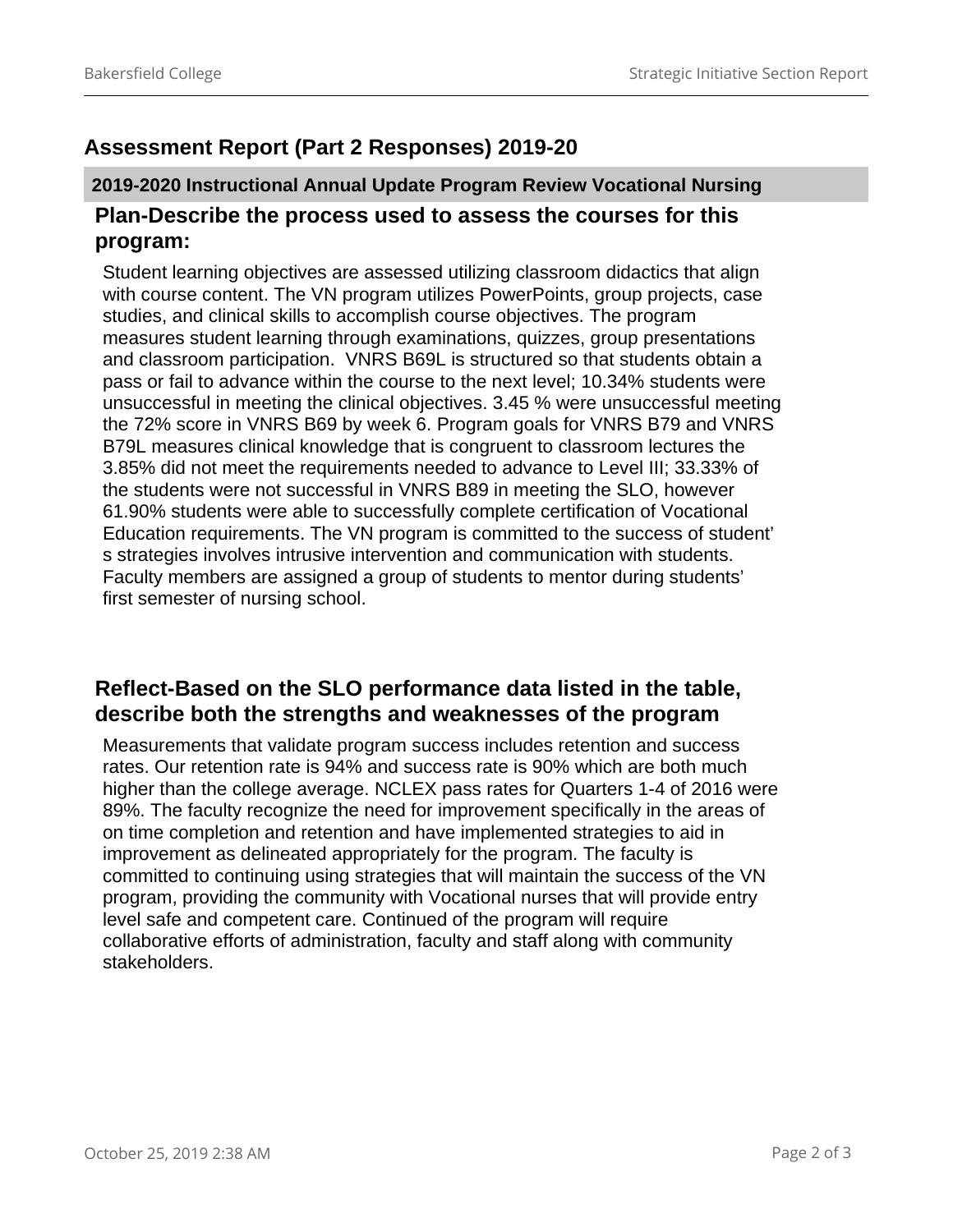## **Dialogue-Explain when, or how often, discipline faculty meet to discuss the assessment process (e.g., planning, data collection, and results) for this program (e.g., department meeting).**

The VN Faculty meet bi-monthly to discuss program outcomes and future dynamics of the VN program. During VN meeting faculty members review attrition and current enrolled students, elected students' officers are invited to VN bimonthly meeting. Each Spring semester VN Faculty and Chair review program goals, curriculum, course textbooks, and continued assessment of graduate data. Student enrollment and attrition data is reviewed during the Spring semester VN meeting in March. The PLO's have been revised. The program is beginning the process for BVNPT approval. Once approved, we will start CCCCO approval through the BC curriculum process for a program modification.